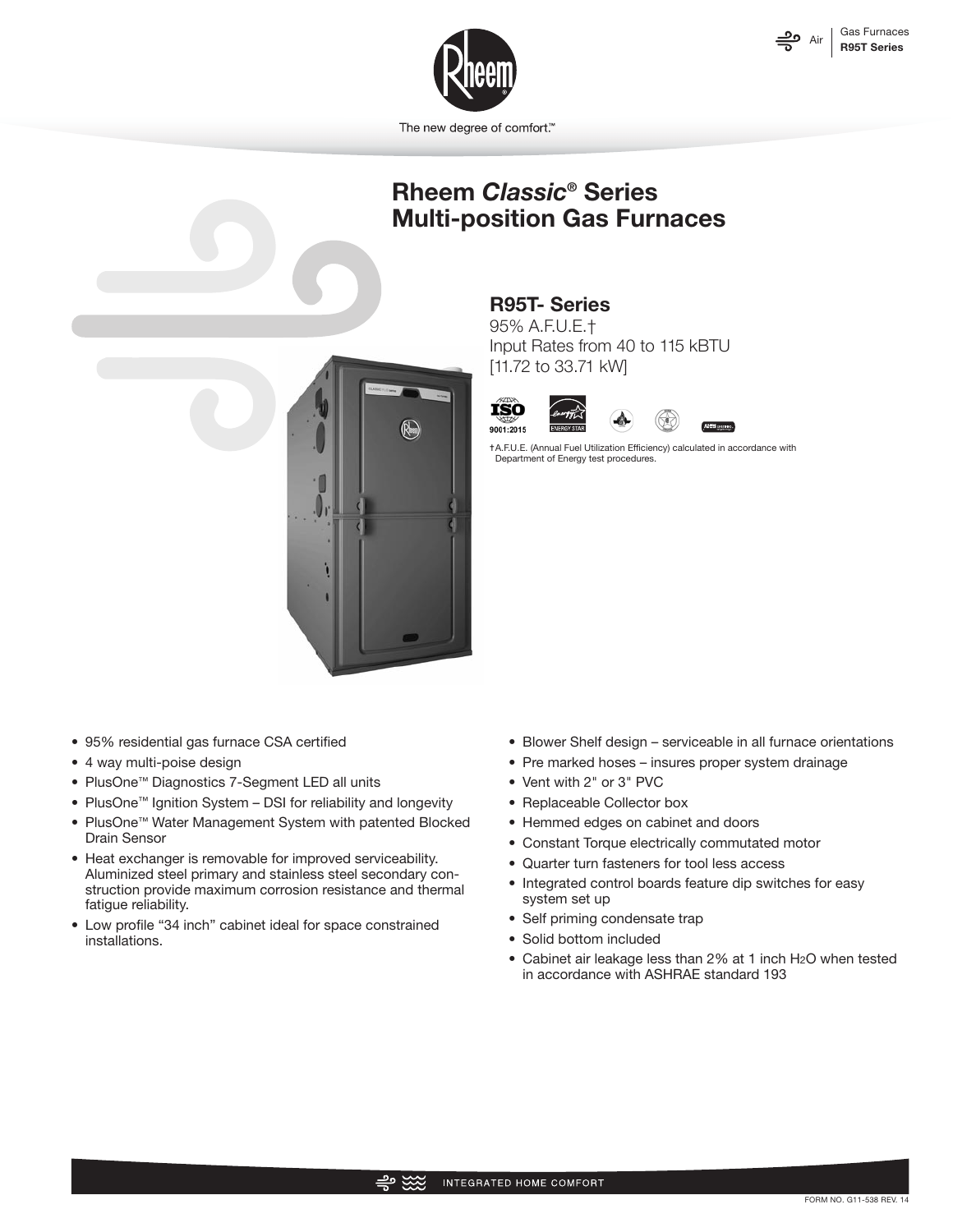# **TABLE OF CONTENTS**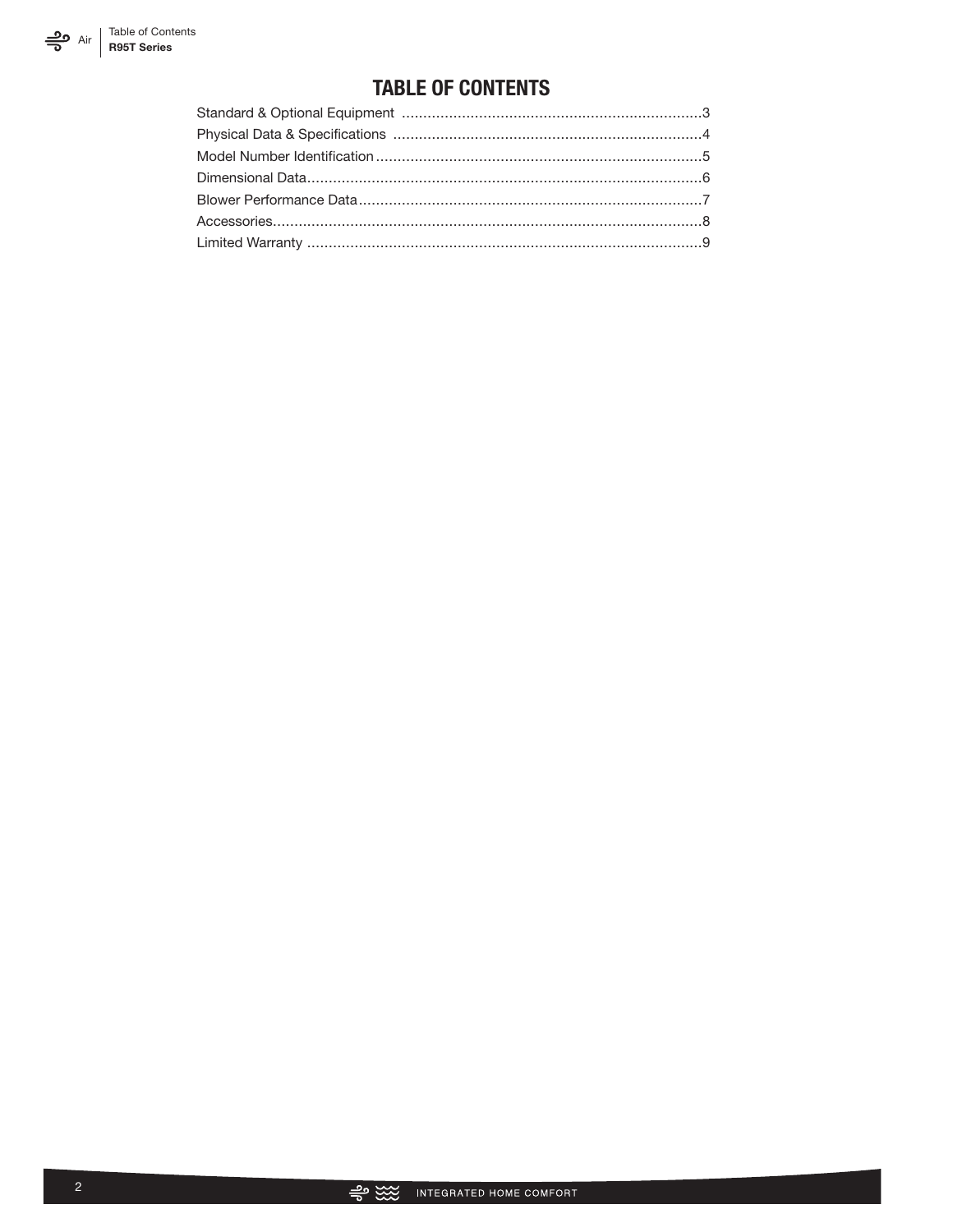

## **STANDARD EQUIPMENT**

Completely assembled and wired; blocked drain sensor, 7 segment LED and marked hoses; heat exchanger; primary: aluminized steel, secondary: 29-4C stainless steel; solid bottom; induced draft; pressure switches; redundant main gas control; blower compartment door safety switch; solid state time on/off blower control; limit controls; manual shut-off valve; 100% safety lock out; cool fan off delay; field selectable heat fan off delay; one hour automatic retry; power and selftest diagnostics; flame sense current diagnostics; electronic air cleaner connections; twinning (built-in) features; humidifier connections; humidifier on/off delay; low speed continuous fan option; single speed option for heating and cooling applications; transformer; direct drive, multi-speed Constant Torque electrically commutated motor. (Please note: a thermostat is not included as standard equipment.)

### **OPTIONAL EQUIPMENT**

Side and bottom filter racks; return air cabinet for all sizes.

NOTE: Furnace is not listed for use with fuels other than natural or L.P. (propane) gas.

All models can be converted by a qualified distributor or local service dealer to use L.P. (propane) gas without changing burners. Factory approved kits must be used to convert from natural to L.P. (propane) gas and may be ordered as optional accessories from a parts distributor.

For L.P. (propane) operation, refer to Conversion Kit Index Form.

## **WARNING** THIS FURNACE IS NOT APPROVED OR RECOMMENDED FOR USE IN MOBILE HOMES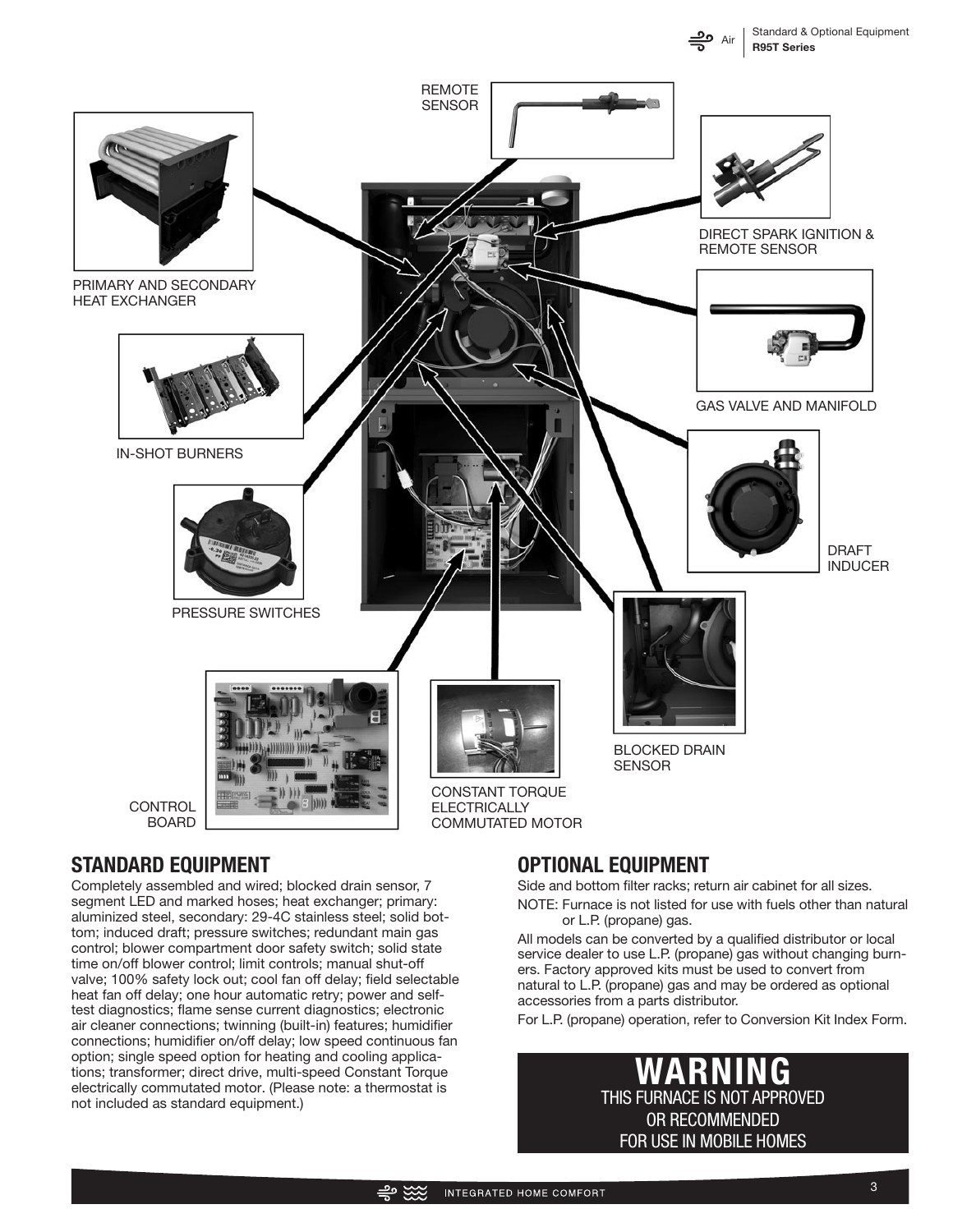#### **Physical Data and Specifications—Upflow Models U.S. and Canadian Models**

| <b>MODEL NUMBERS</b>                                      | $R95T(-)$<br>0401317MSA                         | $R95T(-)$<br>0601317MSA                         | $R95T(-)$<br>0701317MSA                       | $R95T(-)$<br>0701521MSA                     | $R95T(-)$<br>0851521MSA                       | $R95T(-)$<br>1001521MSA                     | $R95T(-)$<br>1151524MSA                     |
|-----------------------------------------------------------|-------------------------------------------------|-------------------------------------------------|-----------------------------------------------|---------------------------------------------|-----------------------------------------------|---------------------------------------------|---------------------------------------------|
| HIGH FIRE INPUT BTU/HR [kW] ①                             | 42,000 [12.30]                                  | 56,000 [16.41]                                  | 70,000 [20.51]                                | 70,000 [20.51]                              | 84,000 [24.61]                                | 98,000 [28.72]                              | 112,000 [32.82]                             |
| HEATING CAPACITY BTU/HR [kW]                              | 39,900 [11.69]                                  | 53,200 [15.59]                                  | 66,500 [19.49]                                | 66,500 [19.49]                              | 79,800 [23.39]                                | 93,100 [27.28]                              | 106,400 [31.18]                             |
| HIGH ALTITUDE OUTPUT<br>10% DERATE [kW] 2                 | 35,910 [10.52]                                  | 47,880 [14.03]                                  | 59,850 [17.54]                                | 59,850 [17.54]                              | 71,820 [21.05]                                | 83,790 [24.56]                              | 95,760 [28.06]                              |
| BLOWER (D x W)<br>[mm]                                    | $11 \times 7$<br>$[279 \times 178]$             | $11 \times 8$<br>$[279 \times 203]$             | $11 \times 8$<br>$[279 \times 203]$           | $11 \times 10$<br>$[279 \times 254]$        | $11 \times 10$<br>$[279 \times 254]$          | $11 \times 10$<br>$[279 \times 254]$        | $11 \times 11$<br>$[279 \times 279]$        |
| MOTOR H.P. [W]-<br><b>TYPE</b>                            | $1/2$ [373]-5-<br>Constant<br><b>Torque ECM</b> | $1/2$ [373]-5-<br>Constant<br><b>Torque ECM</b> | 1/2 [373]-5-<br>Constant<br><b>Torque ECM</b> | 1 [746]-5-<br>Constant<br><b>Torque ECM</b> | $1 [746]-5-$<br>Constant<br><b>Torque ECM</b> | 1 [746]-5-<br>Constant<br><b>Torque ECM</b> | 1 [746]-5-<br>Constant<br><b>Torque ECM</b> |
| MIN. CIRCUIT AMPACITY                                     | 8.00                                            | 10.00                                           | 10.00                                         | 12.00                                       | 13.00                                         | 15.00                                       | 14.00                                       |
| MIN. OVERLOAD<br>PROTECTION DEVICE                        | 15.00                                           | 15.00                                           | 15.00                                         | 15.00                                       | 20.00                                         | 20.00                                       | 20.00                                       |
| MAX. OVERLOAD<br>PROTECTION DEVICE                        | 15.00                                           | 15.00                                           | 15.00                                         | 20.00                                       | 20.00                                         | 20.00                                       | 20.00                                       |
| <b>MOTOR FULL LOAD AMPS</b>                               | 4.0                                             | 6.8                                             | 6.8                                           | 10.6                                        | 8.3                                           | 8.3                                         | 8.3                                         |
| <b>HEATING SPEED</b>                                      | MED-LOW                                         | MED-LOW                                         | <b>MEDIUM</b>                                 | MED-LOW                                     | <b>MEDIUM</b>                                 | <b>MEDIUM</b>                               | <b>MEDIUM</b>                               |
| COOLING SPEED                                             | <b>HIGH</b>                                     | <b>HIGH</b>                                     | <b>HIGH</b>                                   | <b>HIGH</b>                                 | <b>HIGH</b>                                   | <b>HIGH</b>                                 | <b>HIGH</b>                                 |
| MINIMUM EXT. STATIC PRESSURE<br>$(IN. W.C.)$ [kPa]        | $.18$ [.045]                                    | $.20$ [.050]                                    | $.23$ [.057]                                  | $.23$ [.057]                                | $.28$ [.070]                                  | .28 [.070]                                  | $.28$ [.070]                                |
| <b>MAXIMUM EXT. STATIC PRESSURE</b><br>$(IN. W.C.)$ [kPa] | $.9$ [0.224]                                    | .9 [0.224]                                      | $.9$ [0.224]                                  | $.9$ [0.224]                                | $.9$ [0.224]                                  | $.9$ [0.224]                                | $.9$ [0.224]                                |
| HEATING CFM @ .2" [.049 kPa]<br>W.C. E.S.P. $[L/s]$       | 982 [463]                                       | 913 [431]                                       | 1113 [525]                                    | 1351 [638]                                  | 1574 [743]                                    | 1651 [779]                                  | 1524 [719]                                  |
| COOLING CFM @ .5" [.124 kPa]<br>W.C. E.S.P. [L/s]         | 1239 [585]                                      | 1227 [579]                                      | 1198 [565]                                    | 1750 [826]                                  | 1833 [865]                                    | 1975 [932]                                  | 1748 [825]                                  |
| TEMPERATURE RISE-HIGH FIRE<br>RANGE IN DEGREES °F [°C]    | $25 - 55$<br>$[14 - 31]$                        | $35 - 65$<br>$[19 - 36]$                        | $40 - 70$<br>$[22 - 39]$                      | $30 - 60$<br>$[17 - 33]$                    | $35 - 65$<br>$[19 - 36]$                      | $35 - 65$<br>$[19 - 36]$                    | $45 - 75$<br>$[25 - 42]$                    |
| APPROX. SHIPPING WEIGHT<br>$(LBS.)$ [kg]                  | 123.5 [56]                                      | 128 [58]                                        | 132 [60]                                      | 139 [63]                                    | 147.5 [67]                                    | 152 [69]                                    | 165 [75]                                    |
| AFUE <sup>3</sup>                                         | 95.00%                                          | 95.00%                                          | 95.00%                                        | 95.00%                                      | 95.00%                                        | 95.00%                                      | 95.00%                                      |

NOTES: All models are 115V, 60HZ, 1 phase Gas connection size for all models is 1/2" [13 mm] N.P.T.

➀ Installation instructions for high altitude derate.

➁ Canadian installations only.

➂ In accordance with D.O.E. test procedures.

\*S=Standard Models

NOTE: Standard model complies with California low NOx requirements.

This furnace does not meet air district requirements of 14 ng/J NOx emissions limit, and thus is subject to a mitigation fee of up to \$450. This furnace is not eligible for the Clean Air Furnace Rebate Program: www.CleanAirFurnaceRebate.com.

This furnace is to be installed for propane firing only in air districts requiring 14 ng/J NOx emission limits. Operating in natural gas mode is in violation of these Rules.

#### **[ ] Designates Metric Conversions**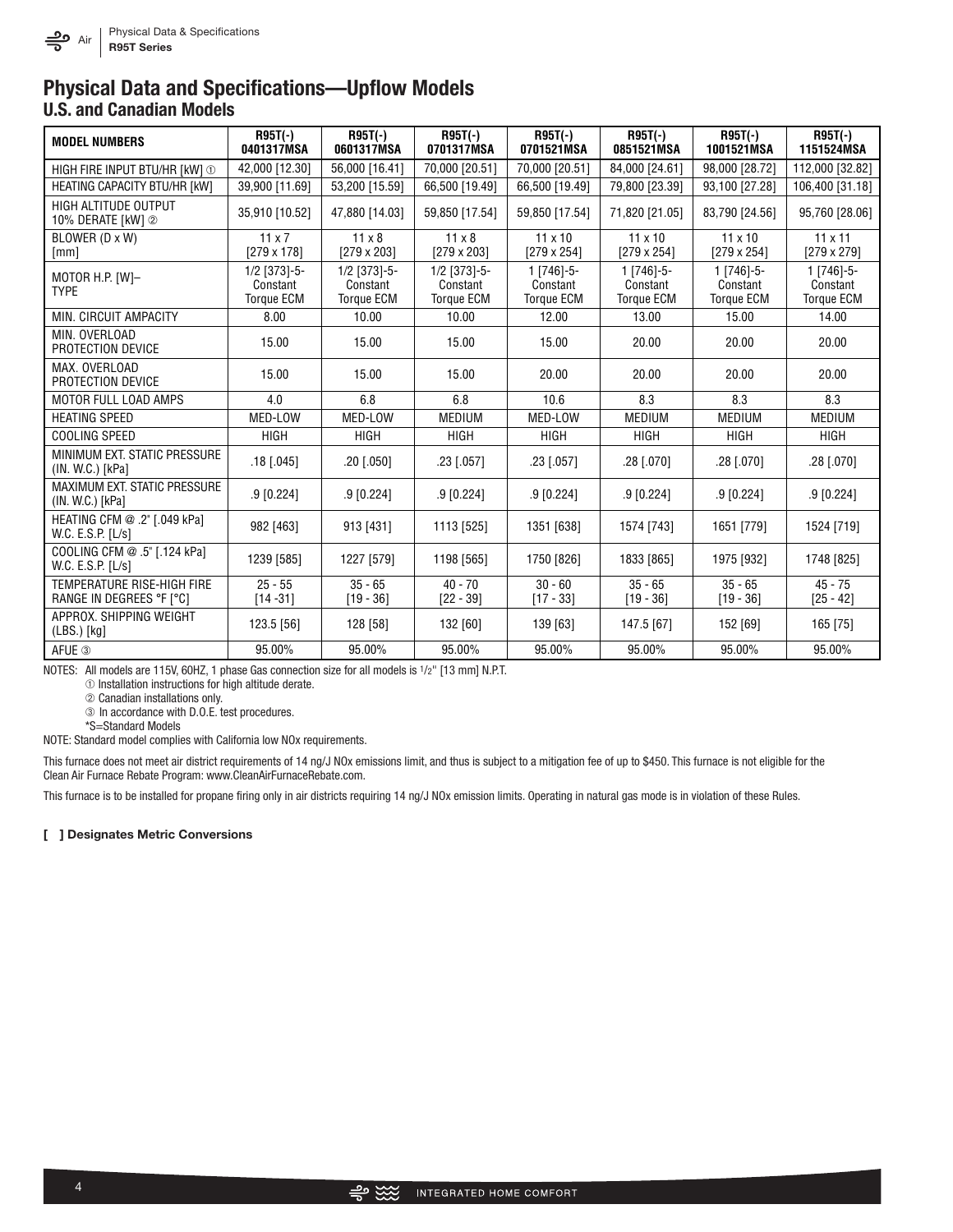# **Model Number Identification**

| R     | 95                         |                   | A                                                                     | 040                                                                                                                                                                                                                  |                |                                                 | 17                                                                      | M                                                | s | A                                                      |
|-------|----------------------------|-------------------|-----------------------------------------------------------------------|----------------------------------------------------------------------------------------------------------------------------------------------------------------------------------------------------------------------|----------------|-------------------------------------------------|-------------------------------------------------------------------------|--------------------------------------------------|---|--------------------------------------------------------|
| Rheem | Series<br>95%<br>Efficient | Motor -<br>Toraue | <b>Design Series</b><br>Constant $A = 1st$ Design<br>$C = 3rd$ Design | Input<br><b>BTU/HR</b><br>$B = 2nd$ Design $040 = 42,000$ [12.31 kW]<br>$060 = 56,000$ [16.41 kW]<br>$070 = 70,000$ [20.51 kW]<br>$085 = 84,000$ [24.62 kW]<br>$100 = 98,000$ [28.72 kW]<br>115 = 112,000 [32.82 kW] | Stage - Single | Airflow<br>3 - Up to 3 Tons<br>5 - Up to 5 Tons | <b>Cabinet Width</b><br>$17 = 17.5$ "<br>$21 = 21.0$ "<br>$24 = 24.5$ " | Configuration - $S =$ Standard<br>Multi-Position |   | Revision -<br>Marketing<br>(A - First Time<br>Release) |

**[ ] Designates Metric Conversions**

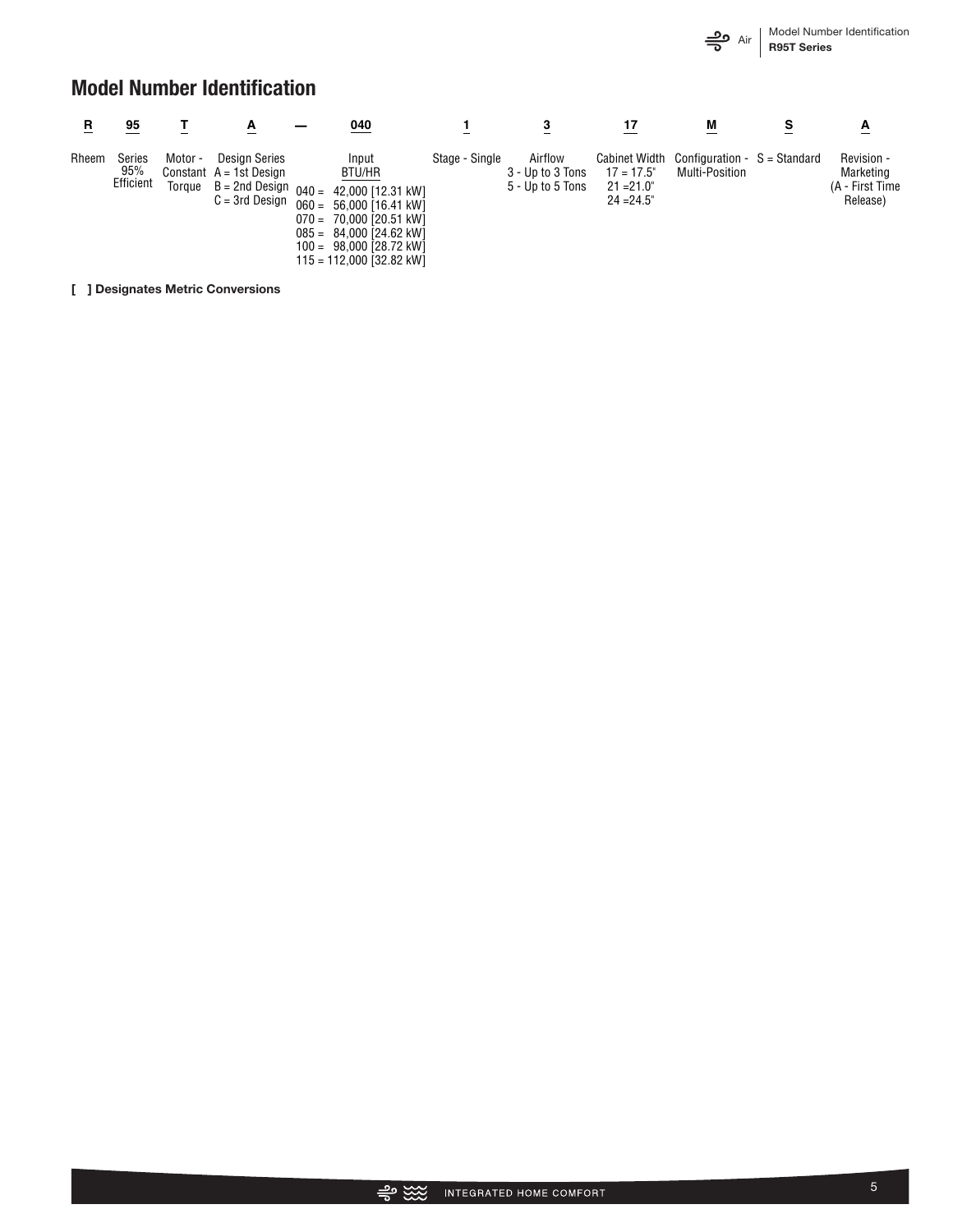

**RIGHT SIDE** 

**LEFT SIDE** 

# **UNIT DIMENSIONS (CLEARANCE TO COMBUSTIBLES)**

| <b>MODEL</b><br>LEFT |      |                             |             | <b>MINIMUM CLEARANCE (IN.) [mm]</b> |              |             | <b>SHIP</b>   |             | <b>FLANGE DIMENSIONS</b> |               |
|----------------------|------|-----------------------------|-------------|-------------------------------------|--------------|-------------|---------------|-------------|--------------------------|---------------|
| <b>R95T</b>          | SIDE | <b>RIGHT</b><br><b>SIDE</b> | <b>BACK</b> | T <sub>0</sub> P                    | <b>FRONT</b> | <b>VENT</b> | WGTS.         | A           | В                        | C             |
| 040                  |      |                             |             | [25]                                | 2[51]        |             | 123.5 [56]    | 171/2 [445] | 1617/64 [413]            | 1613/64 [412] |
| 060                  | 0    |                             |             | [25]                                | 2[51]        |             | 128<br>$[58]$ | 171/2 [445] | 1617/64 [413]            | 1613/64 [412] |
| 070                  |      |                             |             | [25]                                | 2[51]        |             | 132<br>[60]   | 171/2 [445] | 1617/64 [413]            | 1613/64 [412] |
| 070 (wide)           | 0    |                             | 0           | [25]                                | 2[51]        |             | 147.5 [67]    | [533]<br>21 | 1949/64 [502]            | 1945/64 [500] |
| 085                  |      |                             |             | [25]                                | 2[51]        |             | 147.5 [67]    | [533]<br>21 | 1949/64 [502]            | 1945/64 [500] |
| 100                  | 0    |                             | 0           | [25]                                | 2[51]        |             | 152<br>[69]   | [533]<br>21 | 1949/64 [502]            | 1945/64 [500] |
| 115                  |      |                             |             | [25]                                | 2[51]        |             | [75]<br>165   | 241/2 [662] | 2317/64 [591]            | 2313/64 [589] |

\*A service clearance of at least 24" is recommended in front of all furnaces **[ ] Designates Metric Conversions** Supply and return depicted as upflow configuration.

Flange configuration will vary depending on installation orientation.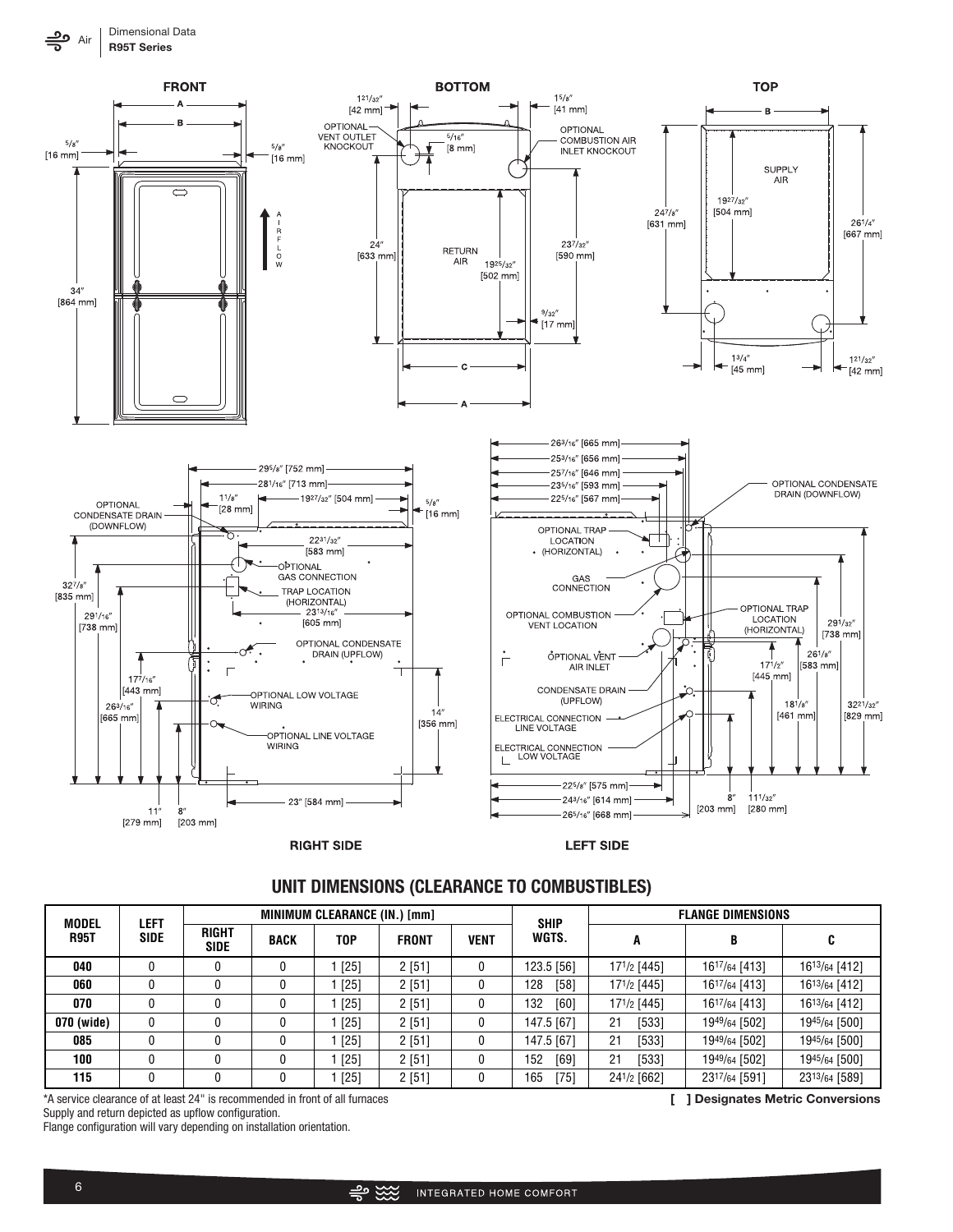| FURNACE<br>Model                | <b>BLOWER</b><br>SIZE                 | <b>MOTOR</b>         | MOTOR<br>Tap             | LEAD WIRE<br><b>MOTOR</b> | SPEED       |                                                   |               |                           |              | CFM [L/s] AIR DELIVERY | EXTERNAL STATIC PRESSURE INCHES WATER COLUMN [KPa] |               |                |                |
|---------------------------------|---------------------------------------|----------------------|--------------------------|---------------------------|-------------|---------------------------------------------------|---------------|---------------------------|--------------|------------------------|----------------------------------------------------|---------------|----------------|----------------|
|                                 | $[\min$                               | $\frac{a}{2}$ $\geq$ |                          | COLOR                     |             | $0.1$ [.02]                                       | $0.2$ [.05]   | $0.3$ [.07]               | $0.4$ [.10]  | $0.5$ [.12]            | $0.6$ [.15]                                        | [11] 1.0      | $0.8$ [.19]    | $0.9$ $[.22]$  |
|                                 |                                       |                      |                          | Red                       | Low         | $[413]$<br>874                                    | 820 [387]     | 765 [361                  | 710 [335]    | 658 [311]              | 575 [271]                                          | 523 [247]     | 482 [228]      | 448 [211       |
|                                 |                                       |                      | $\sim$                   | Yellow                    | Medium Low  | [486]<br>1029                                     | 982 [463]     | 930 [439]                 | 881 [416]    | 833 [393]              | 780 [368]                                          | 716 [338]     | 665 [314]      | 621 [293]      |
| $\binom{-95}{-1}$<br>0401317MSA | $\frac{11 \times 7}{279 \times 178}$  | $\frac{1}{2}$        | S                        | Purple                    | Medium      | $\begin{bmatrix} 5 & 1 & 8 \end{bmatrix}$<br>1098 | 1055 [498]    | 1008 [476]                | 962 [454]    | 920 [434]              | 870 [411]                                          | 822 [388]     | 755 [356]      | 705 [332]      |
|                                 |                                       |                      | 4                        | Blue                      | Medium High | [592]<br>1253.6                                   | 1209.1 [571]  | 1164.4 [550]              | 1128.1 [532] | $1082.2$ [511]         | 1043.7 [493]                                       | 1000 [472]    | 960 [453]      | 907.2 [428]    |
|                                 |                                       |                      | 5                        | Black                     | High        | [652]<br>1380.6                                   | 1345.5 [635]  | 1313.1 [620]              | 1276 [602]   | 1239.2 [585]           | 1202.3 [567]                                       | 1166 [550]    | 1132.7 [535]   | 1098.9 [519]   |
|                                 |                                       |                      | $\overline{ }$           | Red                       | Low         | [386]<br>818                                      | 766 [362]     | 720 [340                  | 668 [315]    | 594 [280]              | 548 [259]                                          | 494 [233]     | 444 [210]      | 416 [196]      |
|                                 |                                       |                      | $\sim$                   | Yellow                    | Medium Low  | [457]<br>968                                      | 913 [431      | 885 [418]                 | 841 [397]    | 796 [376]              | 739 [349]                                          | 685 [323]     | 641 [303]      | 596 [281       |
| $(-)95T(-)$<br>0601317MSA       | $11 \times 8$<br>[279 x 203]          | $1/2$<br>[373]       | S                        | Purple                    | Medium      | [480]<br>1018                                     | 981 [463]     | 931 [439]                 | 903 [426]    | 860 [406]              | 815 [385]                                          | 756 [357      | 703 [332]      | 656 [310       |
|                                 |                                       |                      | 4                        | Blue                      | Medium High | [554]<br>1173                                     | 1142 [539]    | 1108 [523]                | 1059 [500]   | 1025 [484]             | [467]<br>989                                       | 951 [449]     | 912 [430]      | 855 [404       |
|                                 |                                       |                      | 5                        | <b>Black</b>              | High        | 631<br>1338                                       | 1327 [626]    | 1288 [608]                | 245 [588]    | 1227 [579]             | 1193 [563]                                         | 1165 [550     | 1134 [535]     | 1099 [519]     |
|                                 |                                       |                      |                          | Red                       | Low         | [387]<br>820                                      | 701 [331      | [303]<br>642              | 579 [273]    | 508 [240]              | 473 [223]                                          | 415 [196]     | 365 [172]      | 289 [136       |
|                                 |                                       |                      | $\sim$                   | Yellow                    | Medium Low  | [504]<br>1068                                     | [485]<br>1027 | [461<br>976               | 935 [441]    | 897 [423]              | 825 [389]                                          | 758 [358]     | 709 [335]      | 656 [310       |
| $\binom{(-)95T(-)}{0701317MSA}$ | $11 \times 8$<br>[279 x 203]          | $1/2$<br>[373]       | S                        | Purple                    | Medium      | [575]<br>1219                                     | 1180 [557]    | 1130 [533]                | 1093 [516]   | 1055 [498]             | 1005 [474]                                         | 967 [456]     | 895 [422]      | 842 [397       |
|                                 |                                       |                      | 4                        | Blue                      | Medium High | [646]<br>1368                                     | 1311 [619]    | [605]<br>1281             | 1239 [585]   | 1209 [570]             | [554]<br>1174                                      | [533]<br>1129 | [515]<br>1091  | 1047 [494      |
|                                 |                                       |                      | 5                        | <b>Black</b>              | High        | [680]<br>1442                                     | [664]<br>1407 | 1380 [651                 | 1342 [633]   | 1306 [617              | [599]<br>1269                                      | 1233 [582]    | 1188 [561      | $[54]$<br>1147 |
|                                 |                                       |                      |                          | Red                       | Low         | [545]<br>1155                                     | [517]<br>1095 | [493]<br>1044             | 968 [457     | 906 [427               | [399]<br>846                                       | [362]<br>766  | $[331]$<br>702 | 643 [303       |
|                                 |                                       |                      | $\sim$                   | Yellow                    | Medium Low  | [686]<br>1453                                     | [659]<br>1397 | [637]<br>1349             | 300 [614]    | [592]<br>1255          | [570]<br><b>208</b>                                | [535]<br>1134 | 1082 [511]     | 1033 [488]     |
| $(-)95T(-)$<br>0701521MSA       | $\frac{11 \times 10}{279 \times 254}$ | $-1/16$              | S                        | Purple                    | Medium      | [747]<br>1582                                     | 1532 [723]    | 1481 [699]                | 1441 [680]   | 1400 [661              | 358 [641]                                          | 1309 [618]    | [589]<br>1247  | 1187 [560      |
| (wide)                          |                                       |                      | 4                        | Blue                      | Medium High | [823]<br>1744                                     | 1702 [803]    | 1660 [783]                | 1624 [766]   | 1590 [750]             | [732]<br>1550                                      | 1516 [715]    | 1475 [696]     | 1435 [677      |
|                                 |                                       |                      | 5                        | <b>Black</b>              | High        | [933]<br>1976                                     | 1934 [913]    | 1895   894                | 1860   878   | 1826 [862]             | 1794 [847]                                         | 1752   827    | 1659 [783]     | 1553 [733]     |
|                                 |                                       |                      |                          | Red                       | Low         | [558]<br>1183                                     | 1128 [532]    | 1062 [501                 | 975 [460]    | 899 [424]              | 825 [389]                                          | 754 [356]     | 680 [321]      | 627 [296]      |
|                                 |                                       |                      | $\sim$                   | Yellow                    | Medium Low  | [699]<br>1482                                     | 1427 [673]    | 1376 [649]                | 315 [621]    | 1264 [596]             | 1193 [563]                                         | 1128 [532]    | 1067 [503]     | 1013 [478]     |
| $(-)95T(-)$<br>0851521MSA       | $11 \times 10$<br>[279 x 254]         | [746]                | S                        | Purple                    | Medium      | [779]<br>1651                                     | 1611 [760]    | 1571 [741]                | 1518 [717    | 1476 [696]             | 1434 [677                                          | 1383 [653]    | 1311 [619]     | 1271 [600]     |
|                                 |                                       |                      | 4                        | Blue                      | Medium High | [828]<br>1754                                     | 1718 [811]    | 1680 [793]                | 1631 [770]   | 1591 [751]             | 1554 [733]                                         | 1501 [708]    | 1456 [687]     | 1395 [658]     |
|                                 |                                       |                      | 5                        | <b>Black</b>              | High        | [997]<br>2114                                     | 2082 [983]    | 2049 [967                 | 2009 [948]   | 1974 [931              | 1940 [916]                                         | 1903 [898]    | 1821 [860]     | 1752 [827      |
|                                 |                                       |                      |                          | Red                       | Low         | [560]<br>1187                                     | 1126 [531]    | $\frac{1035}{1035}$ [488] | 963 [454]    | 891 [421]              | 825 [389]                                          | 754 [356]     | 692 [326]      | 633 [299]      |
|                                 |                                       |                      | $\sim$                   | Yellow                    | Medium Low  | $[703]$<br>1490                                   | 1438 [678]    | 1391 [657                 | 1317 [621]   | 1265 [597]             | 203 [568]                                          | 1128 [532]    | 1075 [507]     | 1018 [480]     |
| $(-)95T(-)$ 1001521MSA          | $\frac{11 \times 10}{279 \times 254}$ | $\frac{1}{1}$        | S                        | Purple                    | Medium      | [820]<br>1738                                     | 1692 [799]    | 1652 [779]                | 1606 [758]   | 1558 [735]             | 1510 [713]                                         | 1447 [683]    | 1385 [654]     | 1336 [630]     |
|                                 |                                       |                      | 4                        | Blue                      | Medium High | [845]<br>1791                                     | 1757 [829]    | 1707 [806]                | 1661 [784]   | 1618 [763]             | 1562 [737]                                         | 1509 [712]    | 1457 [688]     | 1408 [665]     |
|                                 |                                       |                      | 5                        | <b>Black</b>              | High        | 2137 [1009]                                       | 2102 [992]    | 2062 [973]                | 2020 [953]   | 1975 [932]             | 1946 [918]                                         | 1908 [900]    | 1817 [858]     | 1685 [795]     |
|                                 |                                       |                      | $\overline{\phantom{0}}$ | Red                       | Low         | [575]<br>1219                                     | 1153 [544]    | 1078 [509]                | 1001 [473]   | 904 [427]              | 824 [389]                                          | 756 [357]     | 677 [320]      | 615 [290]      |
|                                 |                                       |                      | $\sim$                   | Yellow                    | Medium Low  | [718]<br>1522                                     | 1451 [685]    | 1395 [658]                | 1327 [626]   | 1264 [596]             | 1203 [568]                                         | 1131 [534]    | 1049 [495]     | 991 [468]      |
| $(-)95T(-)$ 1151524MSA          | $\frac{11 \times 11}{279 \times 279}$ | [746]                | S                        | Purple                    | Medium      | $[792]$<br>1679                                   | 1625 [767]    | 1570 [741                 | 1521 [718]   | 1465 [691              | 1415 [668]                                         | 1357 [640]    | 1306 [616]     | 1239 [585]     |
|                                 |                                       |                      | 4                        | Blue                      | Medium High | 1798 [848]                                        | 1751 [826]    | 1697 [801]                | 1658 [783]   | 1609 [759]             | 1555 [734]                                         | 1507 [711]    | 1448 [683]     | 1394 [658]     |
|                                 |                                       |                      | 5                        | Black                     | High        | 2133 [1007]                                       | 2101 [992]    | 2046 [966]                | 2004 [946]   | 1963 [927]             | 1919 [906]                                         | 1882 [888]    | 1833 [865]     | 1765 [833]     |

This table is for reference. The technician/installer must verify furnace is operating within the published rise range before completing the installation. This table is for reference. The technician/installer must verify furnace is operating within the published rise range before completing the installation.

# [ ] Designates Metric Conversions. **[ ] Designates Metric Conversions.**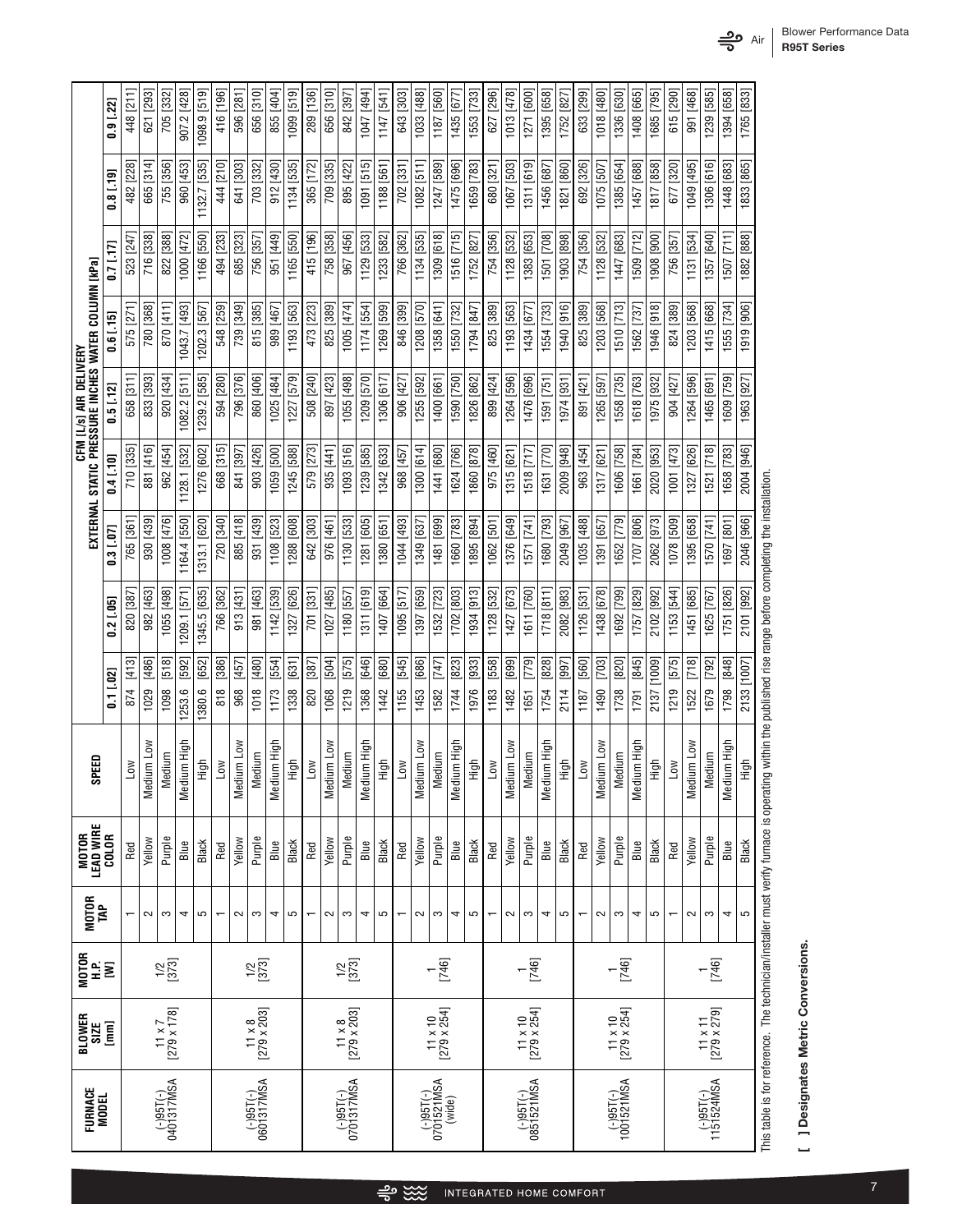

#### **VENT TERMINATION KITS: =**

**RXGY-E02:** Vertical/Horizontal Concentric Vent Termination Kit 2" Pipe (US Only)

**RXGY-E02A:** Vertical/Horizontal Concentric Vent Termination Kit 2" Pipe (US & Canadian)

**RXGY-E03:** Vertical/Horizontal Concentric Vent Termination Kit 3" Pipe (US Only)

**RXGY-E03A:** Vertical/Horizontal Concentric Vent Termination Kit 3" Pipe (US & Canadian)

**RXGY-G02:** Direct Vent Furnace Side Wall Vent 2" or 3" (US Only)

**RXGY-D05:** Combustion Air Drain Kit 2"

**RXGY-D06:** Combustion Air Drain Kit 3"

**NEUTRALIZER KIT:** RXGY-A01 (Replacement Cartridge 54-22120-01)

**EXTERNAL BOTTOM FILTER (UPFLOW/HORIZONTAL) RACK:** RXGF-CB

**EXTERNAL SIDE (UPFLOW) FILTER RACK:** RXGF-CD

**EXTERNAL (DOWNFLOW) FILTER RACK:** RXGF-CC

|            | FILTER RACK FILTER SIZES* INCHES [mm] |                      |                       |
|------------|---------------------------------------|----------------------|-----------------------|
| MODEL      | RXGF-CB<br>(UPFLOW/<br>HORIZONTAL)    | RXGF-CD<br>(UPFLOW)  | RXGF-CC<br>(DOWNFLOW) |
| R95T(-)040 | 153/4 x 25                            | 153/4 x 25           | 14 x 20               |
|            | $[400 \times 635]$                    | $[400 \times 635]$   | $[356 \times 508]$    |
| R95T(-)060 | 153/4 x 25                            | 153/4 x 25           | 14 x 20               |
|            | $[400 \times 635]$                    | $[400 \times 635]$   | $[356 \times 508]$    |
| R95T(-)070 | 153/4 x 25                            | 153/4 x 25           | 14 x 20               |
|            | $[400 \times 635]$                    | [400 x 635]          | $[356 \times 508]$    |
| R95T(-)070 | 191/4 x 25                            | $15^{3/4} \times 25$ | $12 \times 20$        |
| (wide)     | [489 x 635]                           | [400 x 635]          | $[305 \times 508]$    |
| R95T(-)085 | 191/ <sub>4</sub> x 25                | $15^{3}/4 \times 25$ | 14 x 20               |
|            | [489 x 635]                           | [400 x 635]          | $[356 \times 508]$    |
| R95T(-)100 | 191/4 x 25                            | $15^{3}/4 \times 25$ | $14 \times 20$        |
|            | [489 x 635]                           | [400 x 635]          | [356 x 508]           |
| R95T(-)115 | $22^{3/4} \times 25$                  | 153/4 x 25           | $14 \times 20$        |
|            | [578 x 635]                           | [400 x 635]          | $[356 \times 508]$    |

#### **INDOOR COIL CASINGS**

| MODEL<br>NUMBER |
|-----------------|
| RXBC-D17A1      |
| RXBC-D21A1      |
| RXBC-D21B1      |
| RXBC-D24A1      |

### **FOR HIGH ALTITUDES:**

**NOTE:** For Canadian installations only, an optional derate (manifold gas pressure reduction) method may be used to adjust the furnace for altitude. See Installation Instructions for more information. This optional method may **NOT** be used for U.S. installations. See installation instructions as appropriate orifice change is required.

#### **L.P. CONVERSION KIT:** RXGJ-FP38

**CONDENSATE PUMP KIT:** PROSTOCK & 1PCB151TUL

**DOWNFLOW/HORIZONTAL CONVERSION KIT:** RXGY-CK

**DOWNFLOW/HORIZONTAL LEFT ZERO CLEARANCE CONVERSION KIT:** RXGY-ZK

**COMBUSTIBLE FLOOR BASE:** RXGC-B17 RXGC-B21 RXGC-B24

**[ ] Designates Metric Conversions**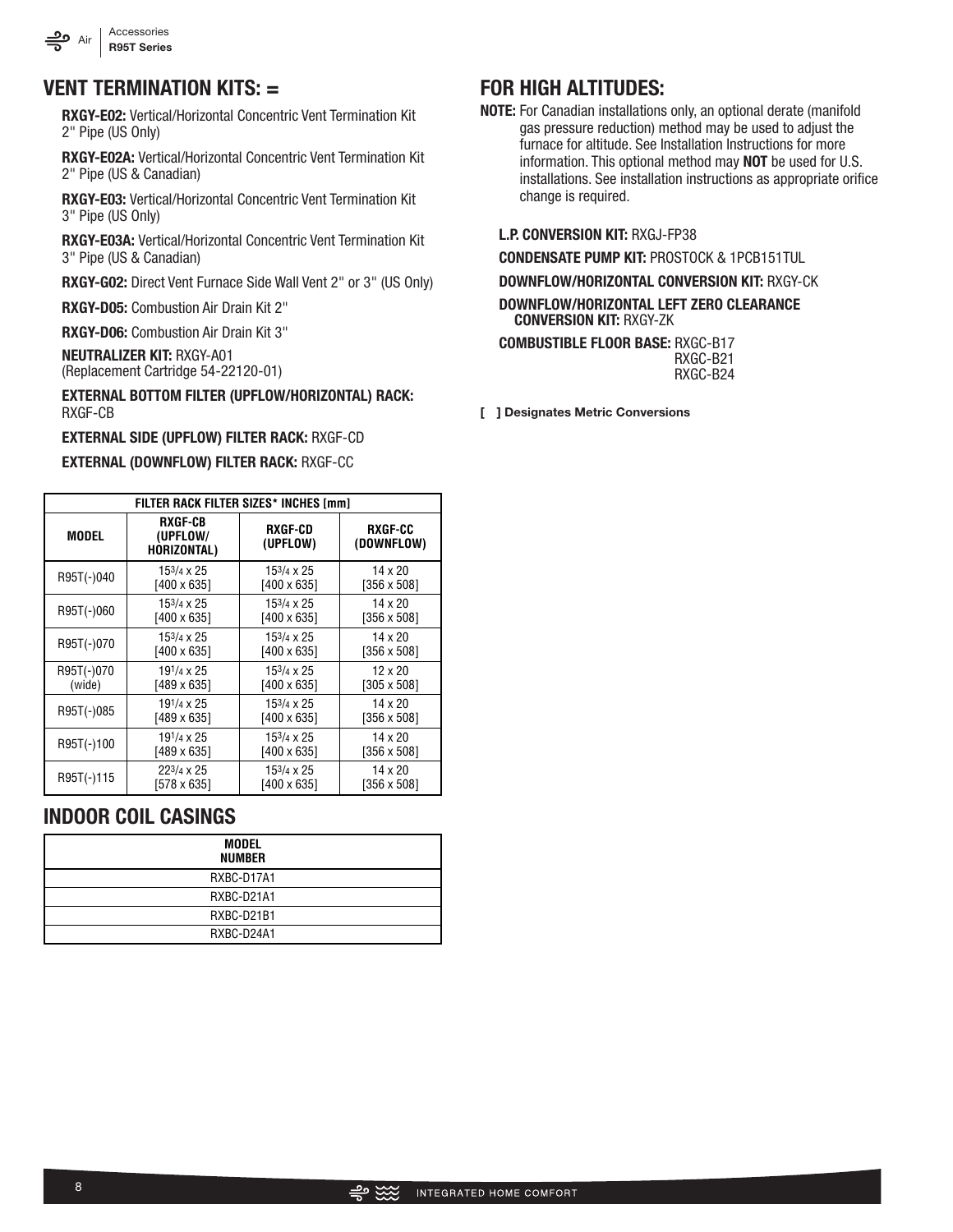

# **GENERAL TERMS OF LIMITED WARRANTY\***

Rheem will furnish a replacement for any part of this product which fails in normal use and service within the applicable period stated, in accordance with the terms of the limited warranty.

**\*For complete details of the Limited and Conditional Warranties, including applicable terms and conditions, contact your local contractor or the Manufacturer for a copy of the product warranty certificate.**

| <b>Conditional Parts</b> |                                        |
|--------------------------|----------------------------------------|
|                          | (Registration Required) Ten (10) Years |
|                          |                                        |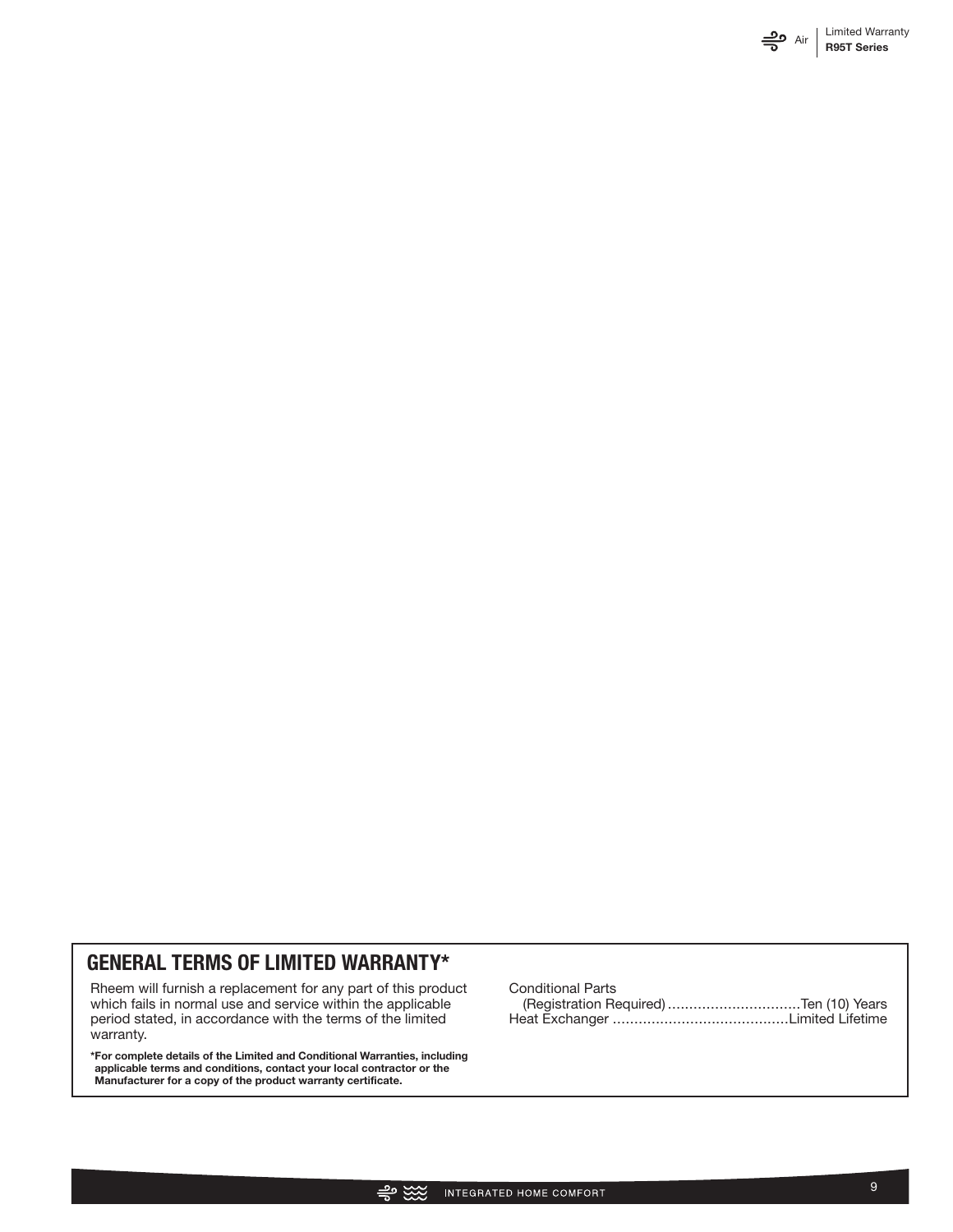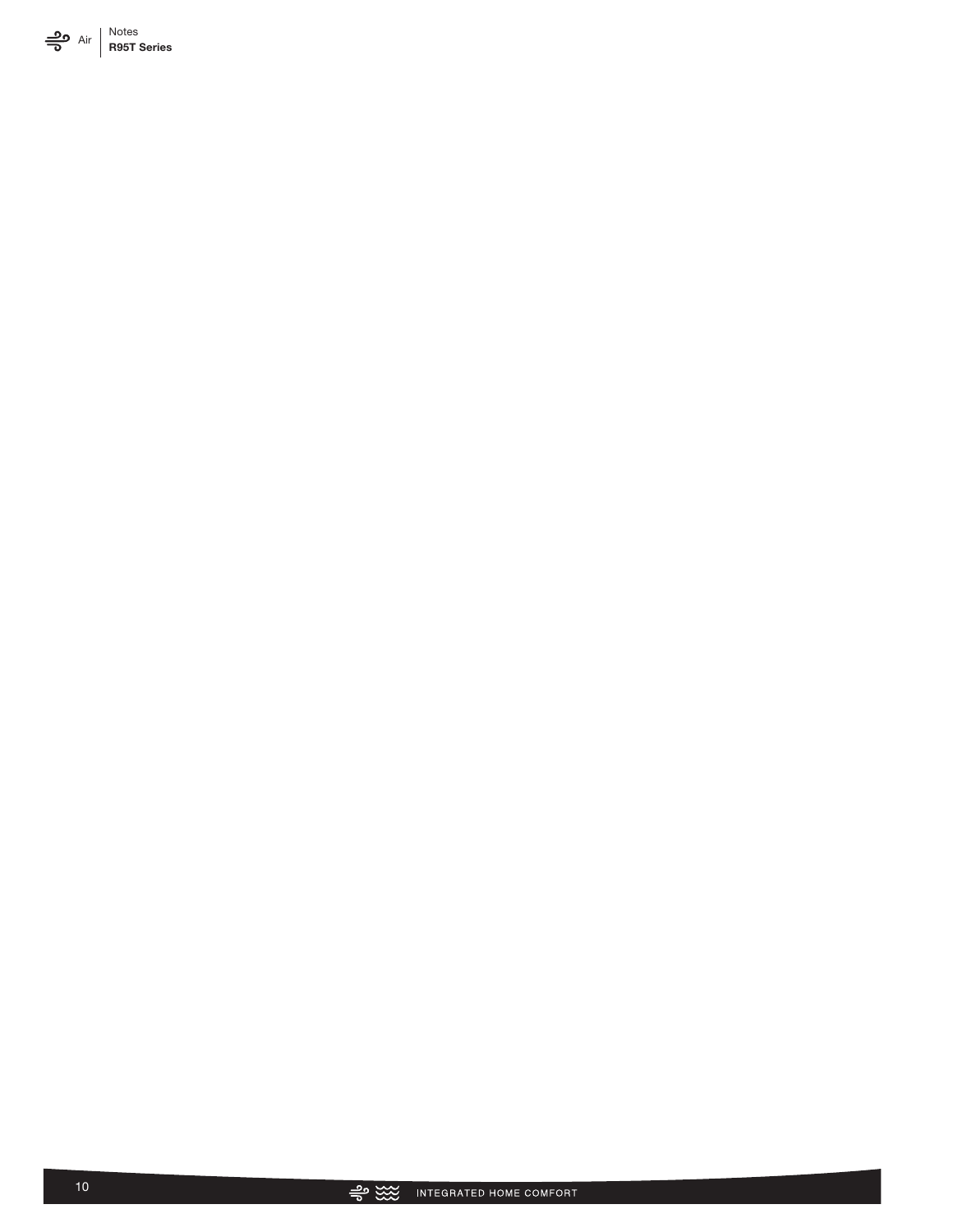